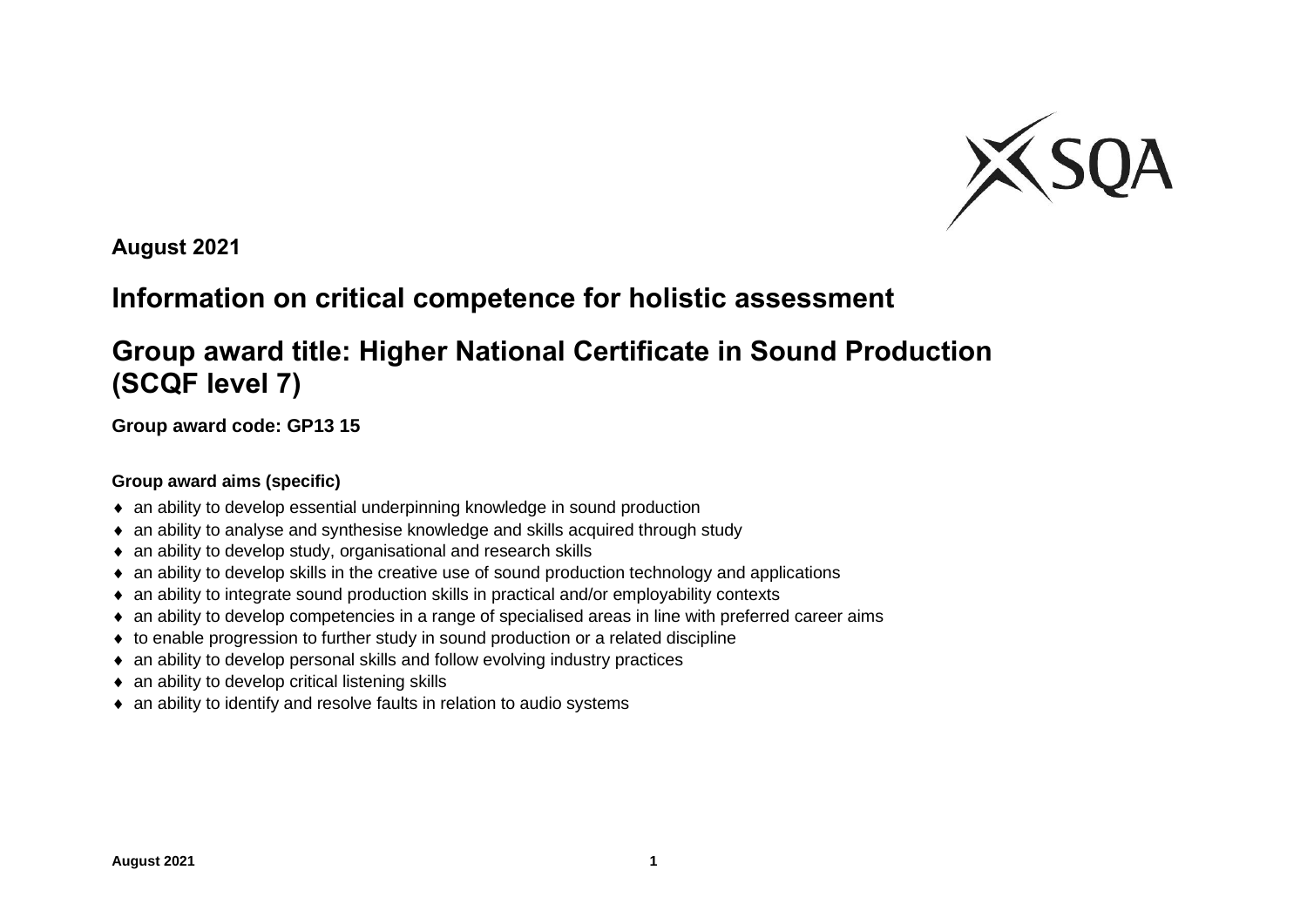| <b>Key critical competences</b>                                                                              | <b>Examples of key critical evidence</b>                                                                             | Unit(s) taken from                                                                                                                                                                                                                                                                                                                                          | <b>Specific aims</b>                                                                                                                                               |
|--------------------------------------------------------------------------------------------------------------|----------------------------------------------------------------------------------------------------------------------|-------------------------------------------------------------------------------------------------------------------------------------------------------------------------------------------------------------------------------------------------------------------------------------------------------------------------------------------------------------|--------------------------------------------------------------------------------------------------------------------------------------------------------------------|
| Performing MIDI recording<br>and editing                                                                     | Observation checklist - product<br>evidence containing at least two<br><b>MIDI</b> tracks                            | <b>J019 34</b> Sound Production: Digital Audio<br>Workstations (SCQF level 7) - Outcome 2<br>or                                                                                                                                                                                                                                                             | • an ability to develop essential<br>underpinning knowledge in sound<br>production                                                                                 |
|                                                                                                              |                                                                                                                      | Learners may also have demonstrated this<br>competency in Outcome 1 of J01A 34 Sound<br>Production: Recording and Mixing<br>(SCQF level 7) if they have integrated at least<br>two MIDI tracks in their multi-track recording.                                                                                                                              |                                                                                                                                                                    |
| Performing audio recording<br>and editing                                                                    | Product evidence - session<br>containing a minimum of 3 audio<br>tracks which the learner has<br>recorded and edited | <b>J019 34</b> Sound Production: Digital Audio<br>Workstations (SCQF level 7) - Outcome 2<br>or<br>J01A 34 Sound Production: Recording and<br>Mixing (SCQF level 7) - Outcome 1<br>or<br>J018 34 Sound Production: Audio Skills<br>(SCQF level 7) - Outcome 4                                                                                               | • an ability to develop essential<br>underpinning knowledge in sound<br>production                                                                                 |
| Perform effective file<br>naming, handling and<br>session back-up using<br>appropriate naming<br>conventions | Product evidence - session and<br>audio files as well as a bounced<br>rough or final mix of the recordings           | Two from the following:<br>◆ J018 34 Sound Production: Audio Skills<br>(SCQF level 7) - Outcome 4<br>◆ J019 34 Sound Production: Digital Audio<br>Workstations (SCQF level 7)-Outcome 3<br>♦ J01A 34 Sound Production: Recording and<br>Mixing (SCQF level 7) - Outcome 1<br>• J01A 34 Sound Production: Recording and<br>Mixing (SCQF level 7) - Outcome 2 | • an ability to develop essential<br>underpinning knowledge in sound<br>production<br>$\bullet$ an ability to develop study,<br>organisational and research skills |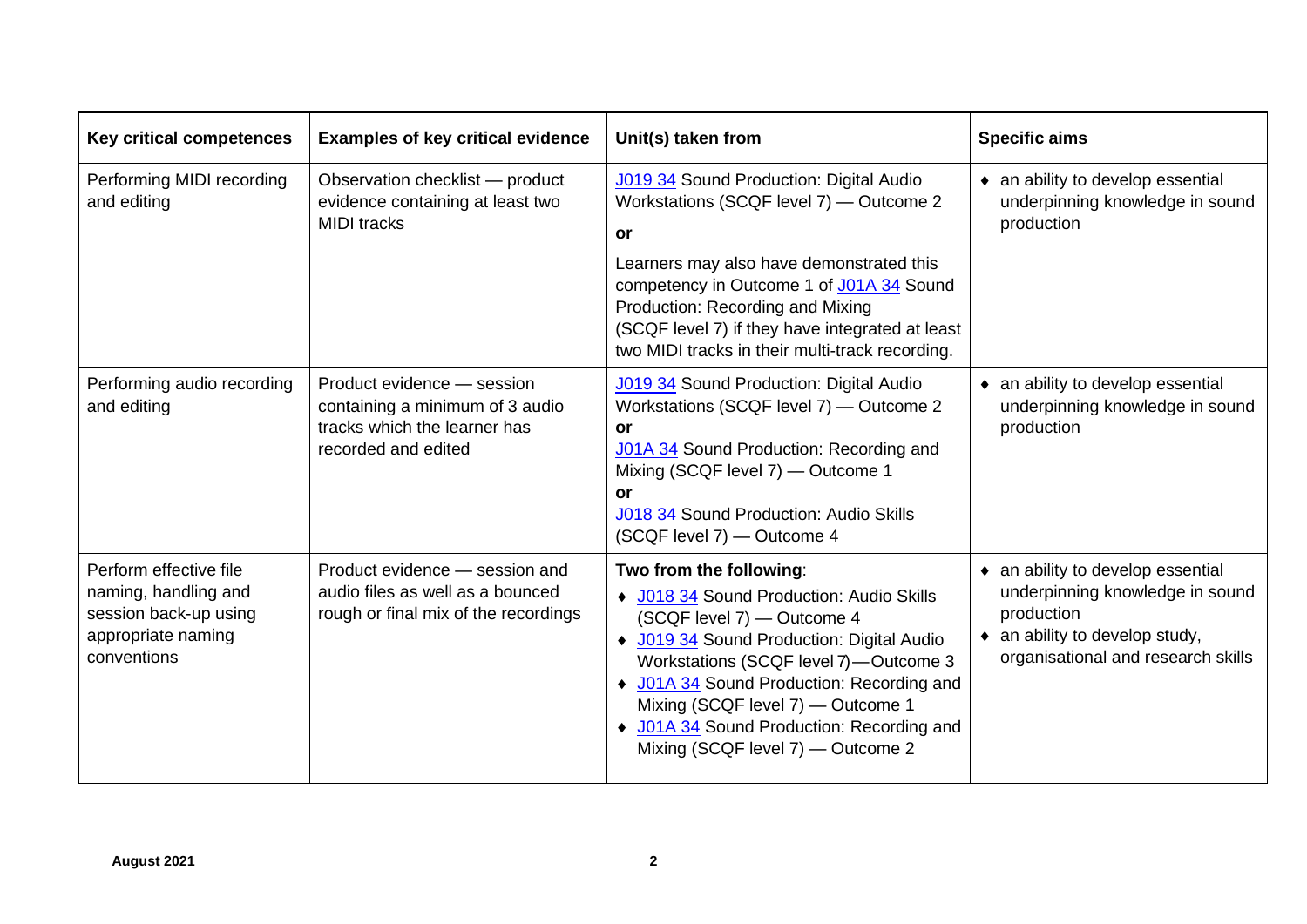| Key critical competences                                                  | <b>Examples of key critical evidence</b>                                                                        | Unit(s) taken from                                                                                                                                                      | <b>Specific aims</b>                                                               |
|---------------------------------------------------------------------------|-----------------------------------------------------------------------------------------------------------------|-------------------------------------------------------------------------------------------------------------------------------------------------------------------------|------------------------------------------------------------------------------------|
| Knowledge of appropriate<br>microphones in a live<br>context              | Product evidence - operational<br>guide                                                                         | J01C 34 Sound Production: Sound for Live<br>Events (SCQF level 7) - Outcome 1                                                                                           | • an ability to develop essential<br>underpinning knowledge in sound<br>production |
| Knowledge and use of<br>appropriate microphones in<br>a recording context | Product evidence - recording plan<br>and performance evidence -<br>observation checklist                        | J01A 34 Sound Production: Recording and<br>Mixing (SCQF level 7) - Outcome 1                                                                                            | • an ability to develop essential<br>underpinning knowledge in sound<br>production |
|                                                                           | or                                                                                                              | or                                                                                                                                                                      |                                                                                    |
|                                                                           | Product evidence - session and<br>bounce and written and/or oral<br>evidence - justification and<br>explanation | J018 34 Sound Production: Audio Skills<br>(SCQF level 7) - Outcome 4                                                                                                    |                                                                                    |
| Knowledge and use of DI<br>inputs                                         | Product evidence — recording plan<br>and session<br>or                                                          | J01A 34 Sound Production: Recording and<br>Mixing (SCQF level 7) - Outcome 1<br>or                                                                                      | • an ability to develop essential<br>underpinning knowledge in sound<br>production |
|                                                                           | Product evidence - recording<br>session                                                                         | J018 34 Sound Production: Audio Skills<br>(SCQF level 7) - Outcome 4                                                                                                    |                                                                                    |
|                                                                           |                                                                                                                 | or                                                                                                                                                                      |                                                                                    |
|                                                                           |                                                                                                                 | Learners may have also had the opportunity<br>to demonstrate this competency in Outcome<br>2 of J019 34 Sound Production: Digital Audio<br>Workstations (SCQF Level 7). |                                                                                    |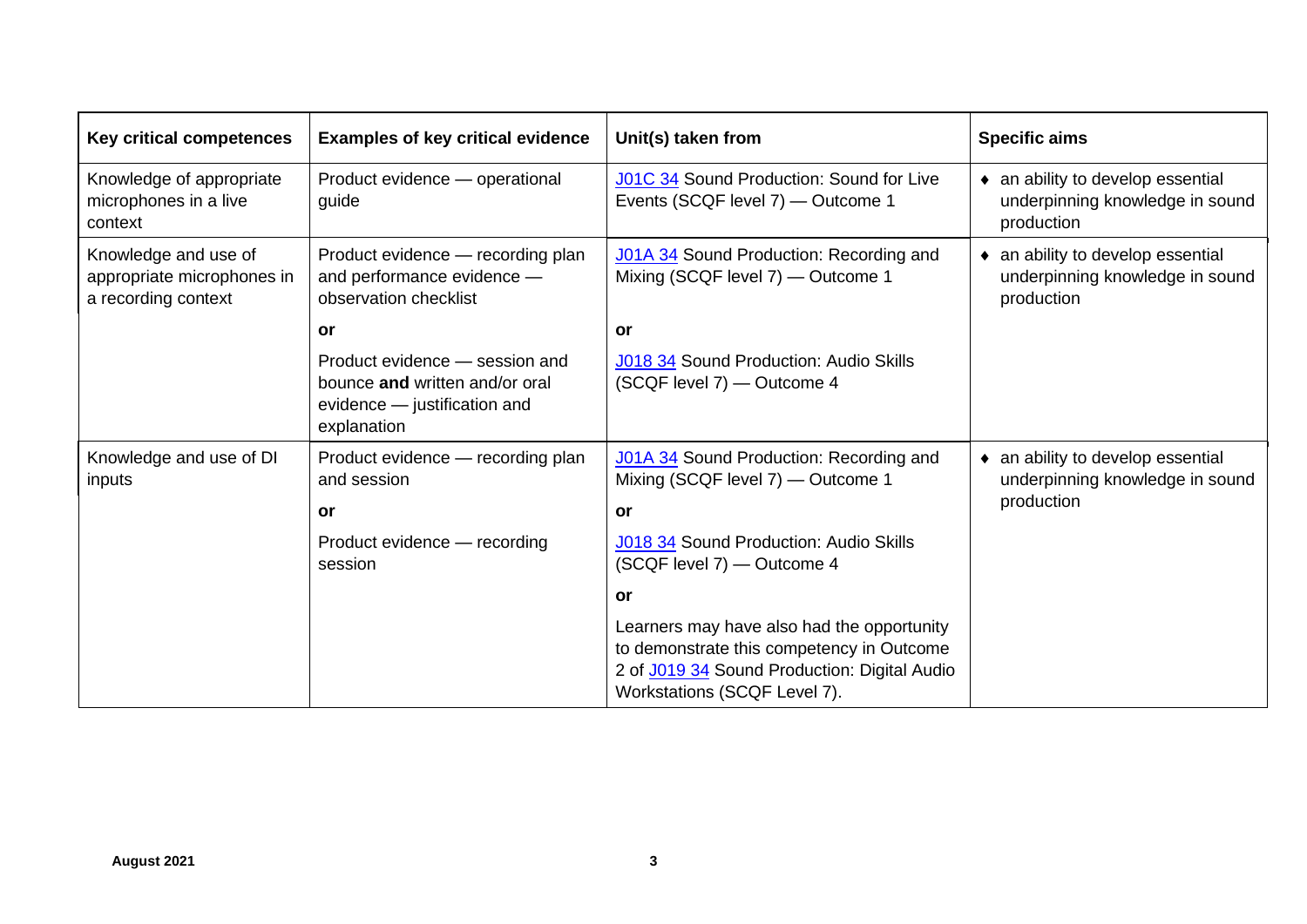| <b>Key critical competences</b>                                                                                                                                                                                                                 | <b>Examples of key critical evidence</b>                                                            | Unit(s) taken from                                                                                                                                                                                                                                                                                                   | <b>Specific aims</b>                                                               |
|-------------------------------------------------------------------------------------------------------------------------------------------------------------------------------------------------------------------------------------------------|-----------------------------------------------------------------------------------------------------|----------------------------------------------------------------------------------------------------------------------------------------------------------------------------------------------------------------------------------------------------------------------------------------------------------------------|------------------------------------------------------------------------------------|
| Selection and connection of<br>appropriate equipment for                                                                                                                                                                                        | Product evidence - operational<br>guide                                                             | J01C 34 Sound Production: Sound for Live<br>Events (SCQF level 7) - Outcome 1                                                                                                                                                                                                                                        | • an ability to develop essential<br>underpinning knowledge in sound               |
| systems                                                                                                                                                                                                                                         | or                                                                                                  | <b>or</b>                                                                                                                                                                                                                                                                                                            | production                                                                         |
|                                                                                                                                                                                                                                                 | Performance evidence - mix-down<br>session                                                          | J018 34 Sound Production: Audio Skills<br>(SCQF level 7) - Outcome 1                                                                                                                                                                                                                                                 |                                                                                    |
| Perform equalization,<br>dynamic processing, time-<br>domain processing, audio<br>channel level balancing,<br>audio channel panning<br>placement within a DAW<br>Perform appropriate use of<br>mix groups and pan, level<br>and mute automation | Product evidence - mix-down<br>session                                                              | <b>J019 34</b> Sound Production: Digital Audio<br>Workstations (SCQF level 7) - Outcome 3<br><b>or</b><br>Learners may have also had the opportunity<br>to demonstrate these competences in<br>Outcome 2 of J01A 34 Sound Production:<br>Recording and Mixing (SCQF level 7).                                        | • an ability to develop essential<br>underpinning knowledge in sound<br>production |
| Knowledge of room<br>acoustics on capture and<br>reproduction of sound                                                                                                                                                                          | Product evidence - session files<br>and written and/or oral evidence<br>or<br>Performance checklist | J018 34 Sound Production: Audio Skills<br>(SCQF level 7) - Outcome 4<br>or<br>Learners may also have demonstrated this<br>competency in Outcome 1 of J01A 34 Sound<br>Production: Recording and Mixing (SCQF<br>level 7) or J01C 34 Sound Production: Sound<br>for Live Events (SCQF level 7) - Outcomes<br>1 and 2. | • an ability to develop essential<br>underpinning knowledge in sound<br>production |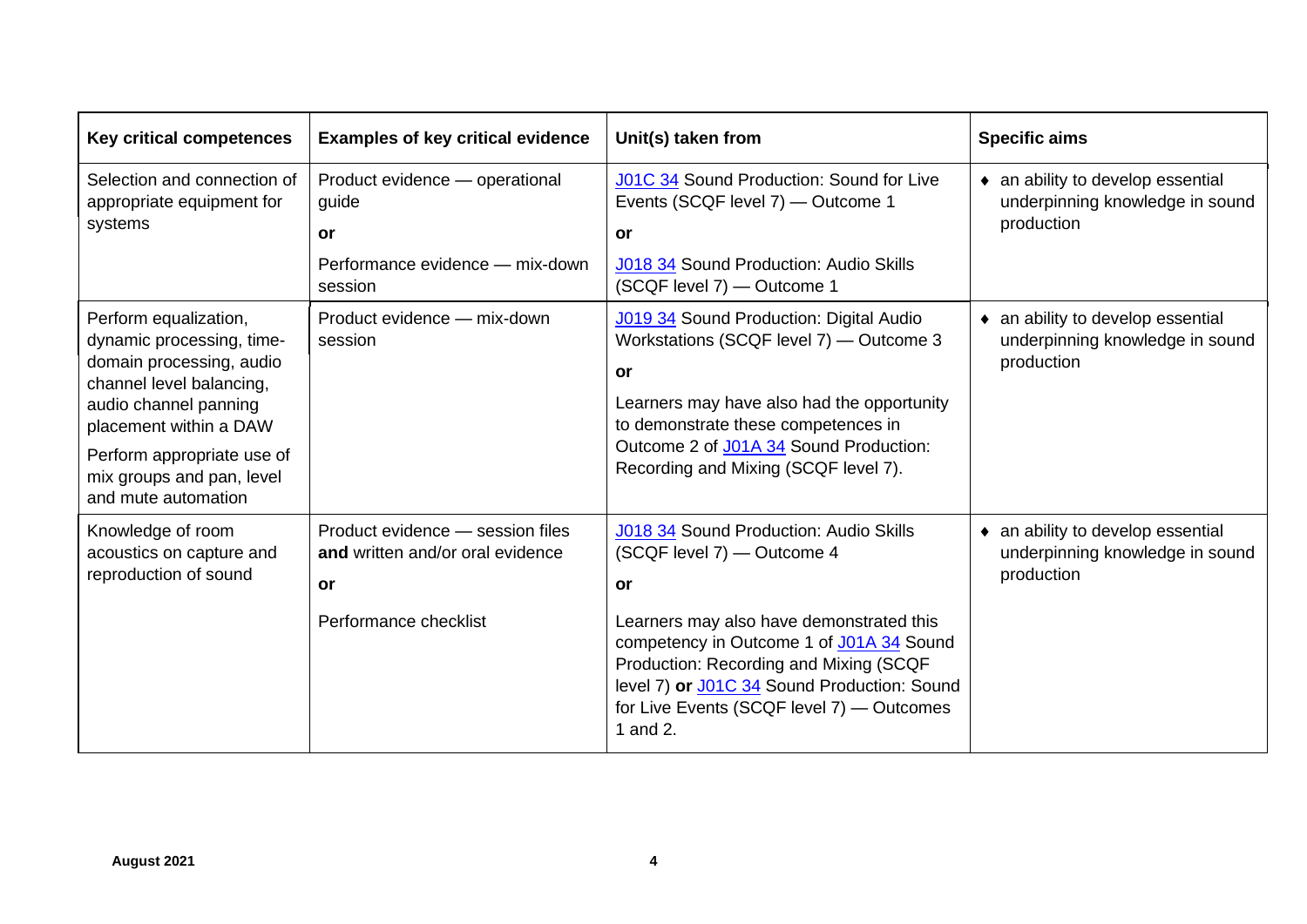| <b>Key critical competences</b>                                                                             | <b>Examples of key critical evidence</b>                                                                                                     | Unit(s) taken from                                                          | <b>Specific aims</b>                                                                                                                                                                                                                                                                                                                                           |
|-------------------------------------------------------------------------------------------------------------|----------------------------------------------------------------------------------------------------------------------------------------------|-----------------------------------------------------------------------------|----------------------------------------------------------------------------------------------------------------------------------------------------------------------------------------------------------------------------------------------------------------------------------------------------------------------------------------------------------------|
| Creating a budget for a<br>small sound production<br>project                                                | Product evidence in the form of a<br>spreadsheet showing at least 10<br>income/expenditure items                                             | J01B 34 Sound Production: Skills for<br>Business (SCQF level 7) - Outcome 2 | • an ability to analyse and<br>synthesise knowledge and skills<br>acquired through study<br>• an ability to develop study,<br>organisational and research skills<br>• an ability to integrate sound<br>production skills in practical<br>and/or employability contexts<br>• an ability to develop personal<br>skills and follow evolving industry<br>practices |
| Creating a targeted CV and<br>participating in an interview<br>for employment in a sound<br>production role | Product evidence - job application<br>and targeted CV and performance<br>evidence - video of interview and<br>assessor observation checklist | J01B 34 Sound Production: Skills for<br>Business (SCQF level 7) - Outcome 3 | • an ability to analyse and<br>synthesise knowledge and skills<br>acquired through study<br>• an ability to develop study,<br>organisational and research skills<br>• an ability to integrate sound<br>production skills in practical<br>and/or employability contexts<br>an ability to develop personal<br>skills and follow evolving industry<br>practices   |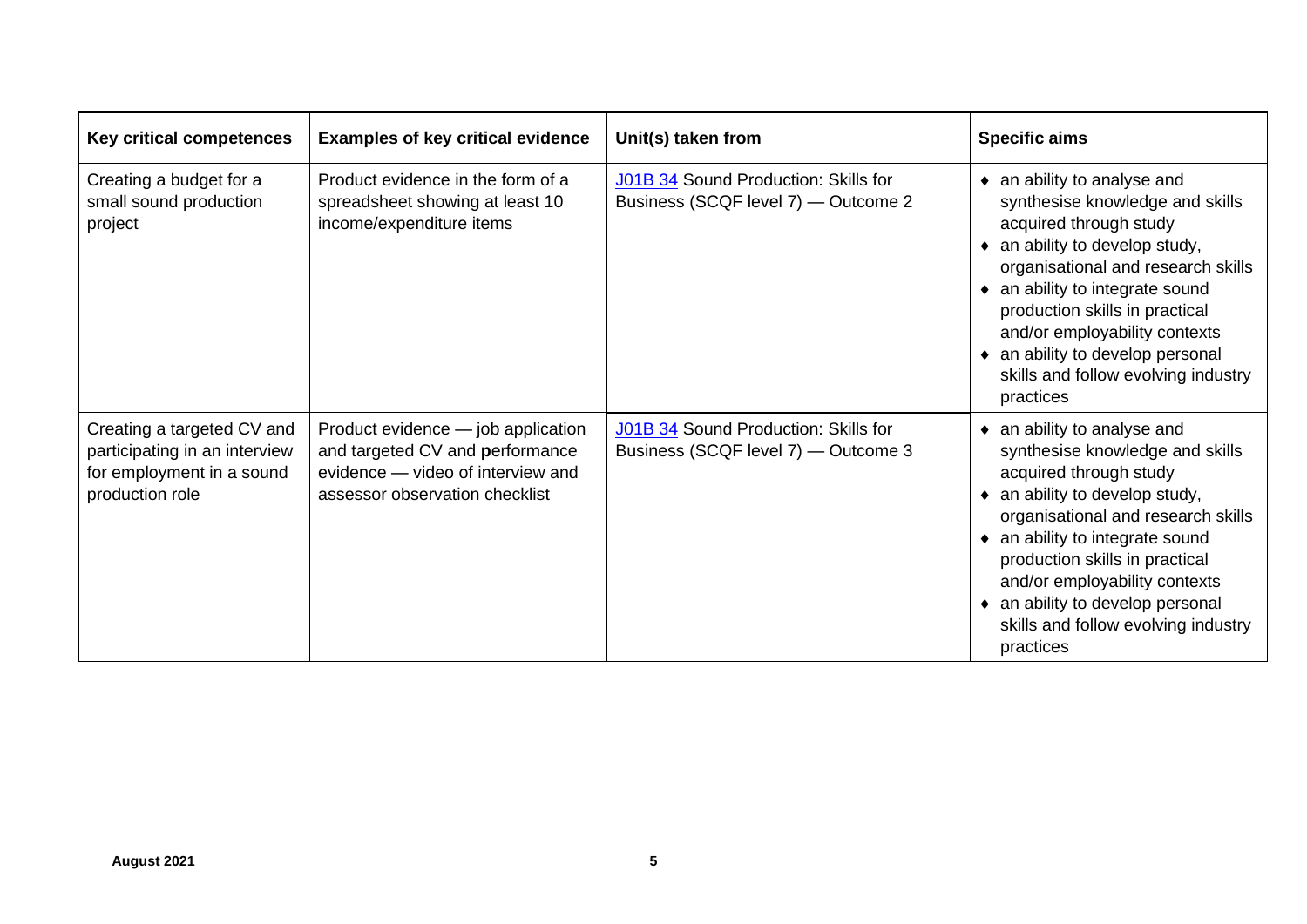| <b>Key critical competences</b>                                                                         | <b>Examples of key critical evidence</b>                                                                  | Unit(s) taken from                                                                                                                                       | <b>Specific aims</b>                                                                                     |
|---------------------------------------------------------------------------------------------------------|-----------------------------------------------------------------------------------------------------------|----------------------------------------------------------------------------------------------------------------------------------------------------------|----------------------------------------------------------------------------------------------------------|
| Ability to research,                                                                                    | Two from the following:                                                                                   | Two from the following:                                                                                                                                  | $\bullet$ an ability to develop study,                                                                   |
| assimilate and clearly<br>present appropriate<br>information in planning<br>documents, reports etc      | ♦ Product evidence – operational<br>guide                                                                 | ◆ J01C 34 Sound Production: Sound for Live<br>Events (SCQF level 7) - Outcome 1                                                                          | organisational and research skills                                                                       |
|                                                                                                         | • Written and/or oral evidence<br>comparing capture and<br>reproduction of sound in enclosed<br>spaces    | ◆ J018 34 Sound Production: Audio Skills<br>(SCQF level 7) - Outcome 3                                                                                   |                                                                                                          |
|                                                                                                         | $\bullet$ Written and/or oral evidence $-$<br>justify and explain microphone<br>selections and techniques | ◆ J018 34 Sound Production: Audio Skills<br>(SCQF level 7) - Outcome 4                                                                                   |                                                                                                          |
|                                                                                                         | ◆ Product evidence — plan and<br>documentation of multi-track<br>recording                                | • J01A 34 Sound Production: Recording and<br>Mixing (SCQF level 7) - Outcome1                                                                            |                                                                                                          |
|                                                                                                         | ◆ Product evidence — mix-down<br>plan                                                                     | ◆ J01A 34 Sound Production: Recording and<br>Mixing (SCQF Level 7) - Outcome 2                                                                           |                                                                                                          |
| Creative approaches to<br>audio capture, processing<br>and mixing in a live or<br>recording environment | Performance evidence - sound<br>check and performance checklist<br>or                                     | J01C 34 Sound Production: Sound for Live<br>Events (SCQF level 7) - Outcome 2<br>or                                                                      | • an ability to develop skills in the<br>creative use of sound production<br>technology and applications |
|                                                                                                         | Product evidence - completed<br>mix-down session                                                          | J01A 34 Sound Production: Recording and<br>Mixing (SCQF level 7) - Outcome 2                                                                             |                                                                                                          |
|                                                                                                         |                                                                                                           | or                                                                                                                                                       |                                                                                                          |
|                                                                                                         |                                                                                                           | Learners may also have demonstrated this<br>competency in Outcome 3 of J019 34 Sound<br><b>Production: Digital Audio Workstations</b><br>(SCQF level 7). |                                                                                                          |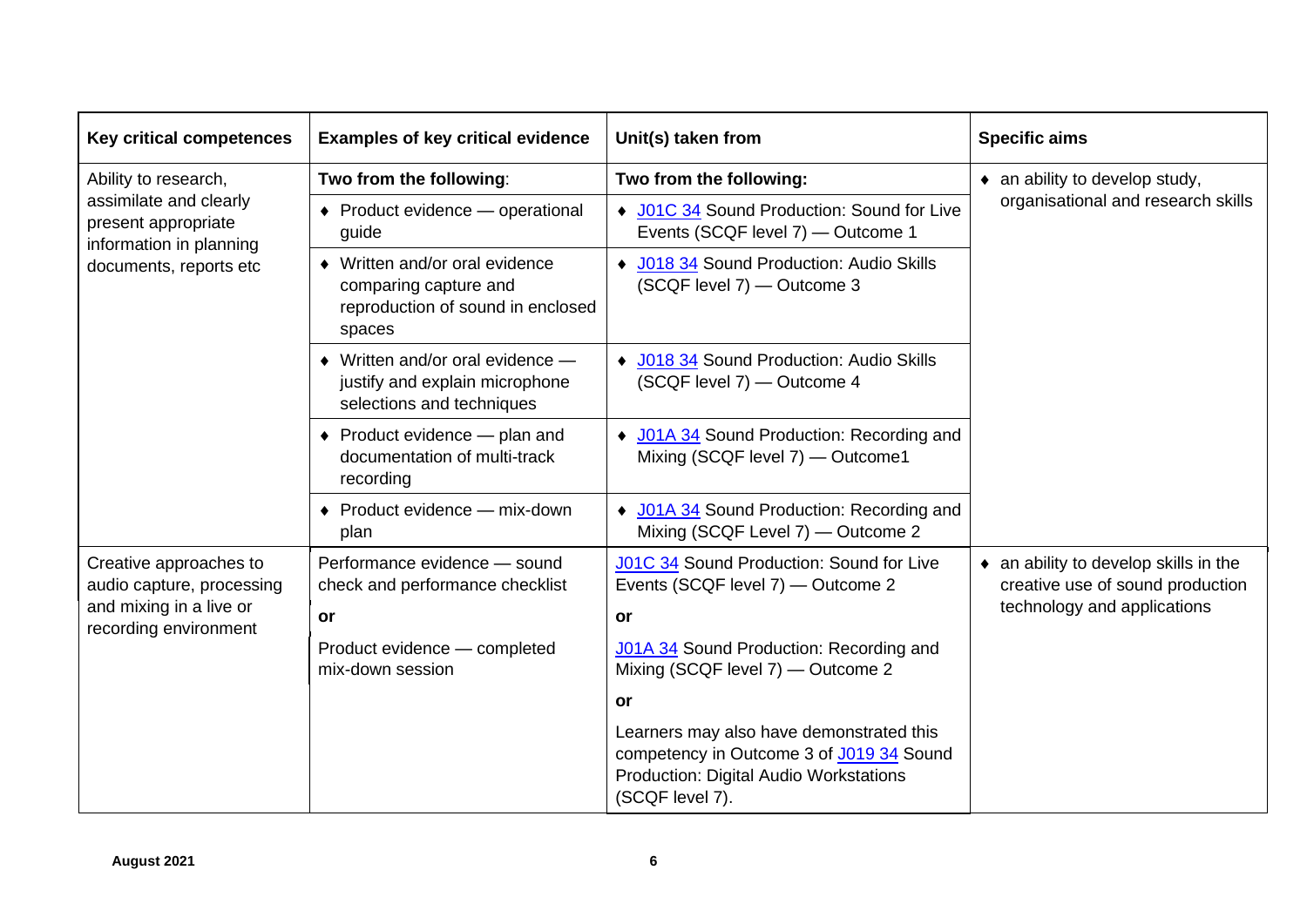| <b>Key critical competences</b>                                                                         | <b>Examples of key critical evidence</b>                                                                     | Unit(s) taken from                                                                                                                                                                                                                                | <b>Specific aims</b>                                                                                             |
|---------------------------------------------------------------------------------------------------------|--------------------------------------------------------------------------------------------------------------|---------------------------------------------------------------------------------------------------------------------------------------------------------------------------------------------------------------------------------------------------|------------------------------------------------------------------------------------------------------------------|
| Creative approaches to<br>creating audio premaster<br>material                                          | Product evidence - pre-production<br>master                                                                  | <b>J019 34</b> Sound Production: Digital Audio<br>Workstations (SCQF level 7) - Outcome 4<br>or<br>Learners may also have demonstrated this<br>competency in Outcome 2 of J01A 34 Sound<br>Production: Recording and Mixing (SCQF<br>level $7$ ). | $\bullet$ an ability to develop skills in the<br>creative use of sound production<br>technology and applications |
| Current knowledge of<br>copyright, collection<br>societies and common<br>sound production<br>agreements | Written and/or oral evidence                                                                                 | J01B 34 Sound Production: Skills for<br>Business (SCQF level 7) - Outcome 1                                                                                                                                                                       | • an ability to develop personal<br>skills and follow evolving industry<br>practices                             |
| Interacting with clients in a<br>live and/or studio context                                             | Performance evidence -<br>observation checklist<br>and/or<br>Performance evidence -<br>observation checklist | J01C 34 Sound Production: Sound for Live<br>Events (SCQF level 7) — Outcomes 2 and 3<br>and/or<br>J01A 34 Sound Production: Recording and<br>Mixing (SCQF level 7) - Outcome 1                                                                    | • an ability to develop personal<br>skills and follow evolving industry<br>practices                             |
| Complying with health and<br>safety, including creating<br>basic risk assessments                       | Product evidence - operational<br>guide<br>or<br>Performance evidence                                        | J01C 34 Sound Production: Sound for Live<br>Events (SCQF level 7) - Outcome 1<br>or<br>J01A 34 Sound Production: Recording and<br>Mixing (SCQF level 7) - Outcome 1                                                                               | • an ability to develop personal<br>skills and follow evolving industry<br>practices                             |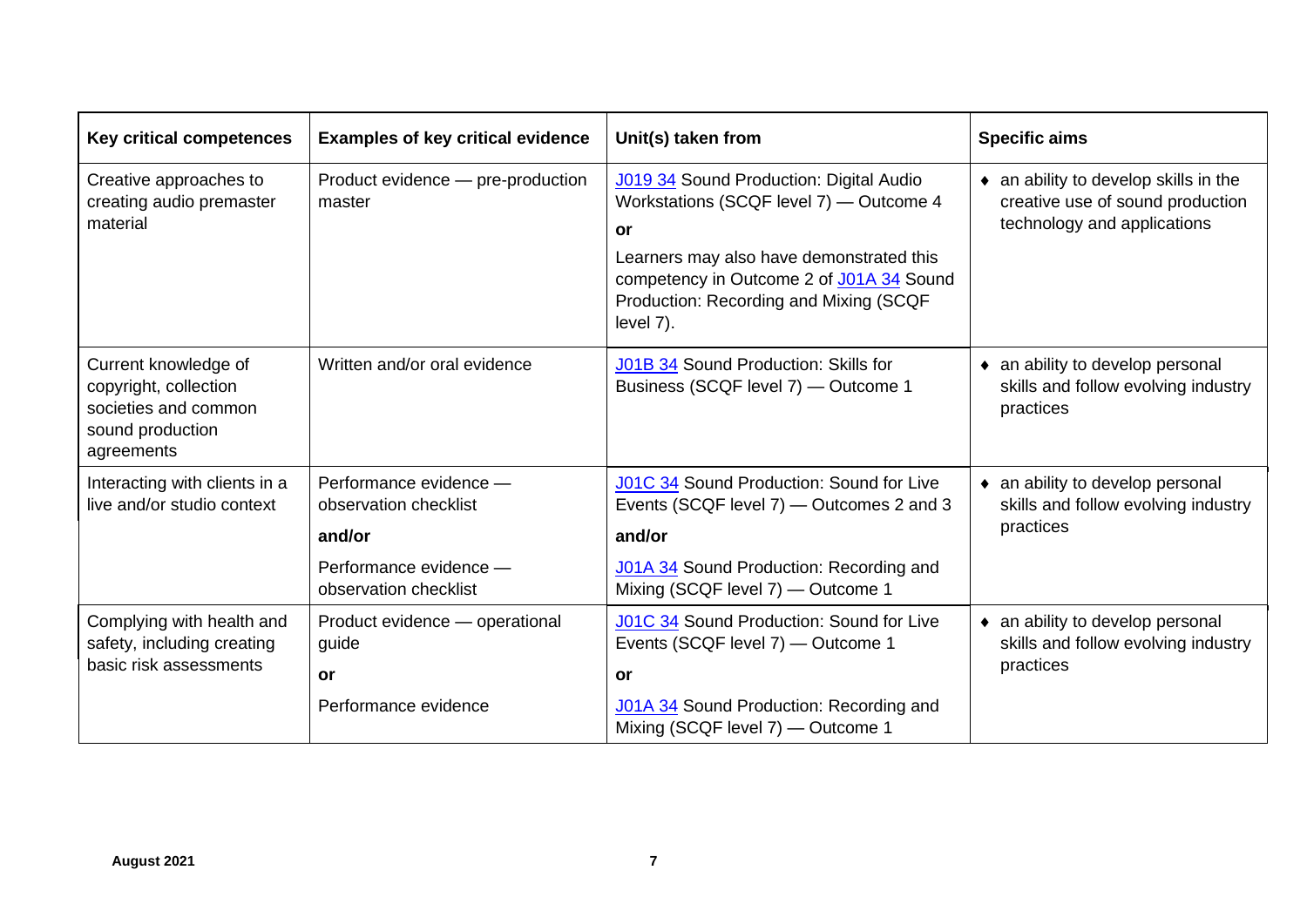| <b>Key critical competences</b>                                                                   | <b>Examples of key critical evidence</b>                                                   | Unit(s) taken from                                                                                 | <b>Specific aims</b>           |
|---------------------------------------------------------------------------------------------------|--------------------------------------------------------------------------------------------|----------------------------------------------------------------------------------------------------|--------------------------------|
| Demonstrating ability to<br>critically listen whilst mixing<br>in a live and/or studio<br>context | Two from the following:                                                                    | Two from the following:                                                                            | an ability to develop critical |
|                                                                                                   | ◆ Product evidence — pre-<br>production master                                             | ◆ J019 34 Sound Production: Digital Audio<br>Workstations (SCQF level 7) - Outcome<br>4            | listening skills               |
|                                                                                                   | Written and/or oral evidence                                                               | ◆ J018 34 Sound Production: Audio Skills<br>(SCQF level 7) - Outcome 3                             |                                |
|                                                                                                   | $\bullet$ Product evidence — recording<br>session and/or mix-down                          | ♦ J01A 34 Sound Production: Recording and<br>Mixing (SCQF level 7) — Outcome 1<br>and/or Outcome 2 |                                |
|                                                                                                   | $\bullet$ Performance evidence $-$ sound<br>check and/or operating sound for<br>live event | ♦ J01C 34 Sound for Live Events (SCQF level<br>7) — Outcome 2 and/or Outcome 3                     |                                |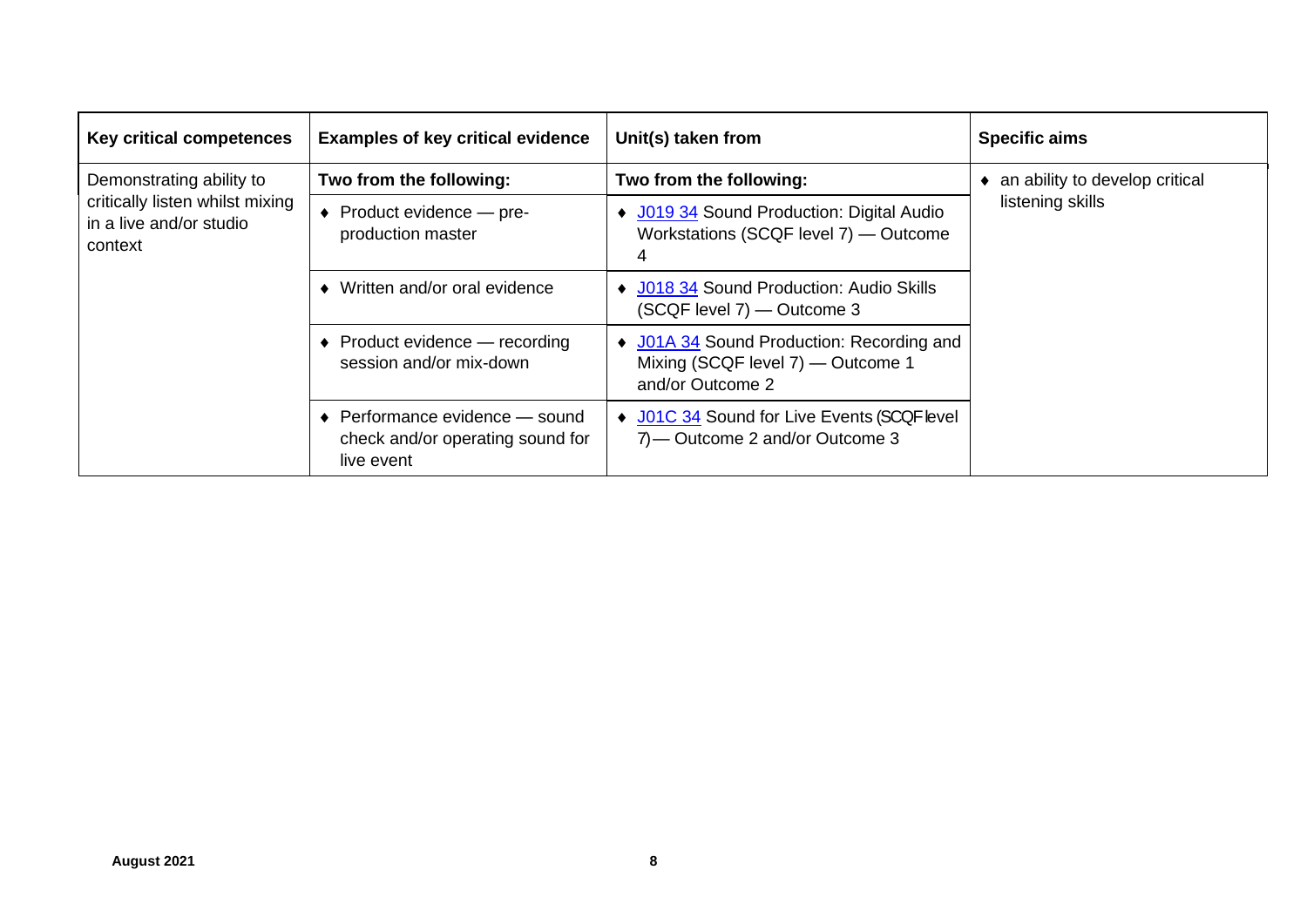| Key critical competences                                                                                                     | <b>Examples of key critical evidence</b>                                                                                                                                                                                                                      | Unit(s) taken from                                                                                                                                                                  | <b>Specific aims</b>                                                        |
|------------------------------------------------------------------------------------------------------------------------------|---------------------------------------------------------------------------------------------------------------------------------------------------------------------------------------------------------------------------------------------------------------|-------------------------------------------------------------------------------------------------------------------------------------------------------------------------------------|-----------------------------------------------------------------------------|
| Identify and resolve basic<br>faults in audio systems<br>including:<br>• basic test equipment<br>$\bullet$ fault in cable or | Performance evidence -<br>observation checklist<br>or<br>Performance evidence -<br>observation checklist                                                                                                                                                      | J018 34 Sound Production: Audio Skills<br>(SQCF level 7) — Outcome 2<br>or<br>J01C 34 Sound Production: Sound for Live<br>Events - (SQCF level 7) - Outcome 2                       | • an ability to identify and resolve<br>faults in relation to audio systems |
| connector                                                                                                                    | alternatively                                                                                                                                                                                                                                                 | alternatively                                                                                                                                                                       |                                                                             |
| $\bullet$ fault in system<br>component<br>$\bullet$ fault in mains fuse                                                      | Although not assessed in J019 34<br><b>Digital Audio Workstations (SCQF</b><br>level 7) or J01A 34 Recording and<br>Mixing (SCQF level 7), learners may<br>have evidence of identifying and<br>resolving faults while generating<br>evidence for these units. | ◆ J019 34 Sound Production: Digital Audio<br>Workstations (SQCF level 7) -<br>Outcomes 1, 2 and 3<br>• J01A 34 Sound Production: Recording and<br>Mixing (SQCF level 7) - Outcome 1 |                                                                             |
|                                                                                                                              | This could be evidenced through<br>observation or professional<br>discussion where the learner<br>identifies the faults encountered and<br>describes how they were resolved.                                                                                  |                                                                                                                                                                                     |                                                                             |

The key critical competences listed above all support candidates with meeting the aim 'to enable progression to further study in sound production or a related discipline'.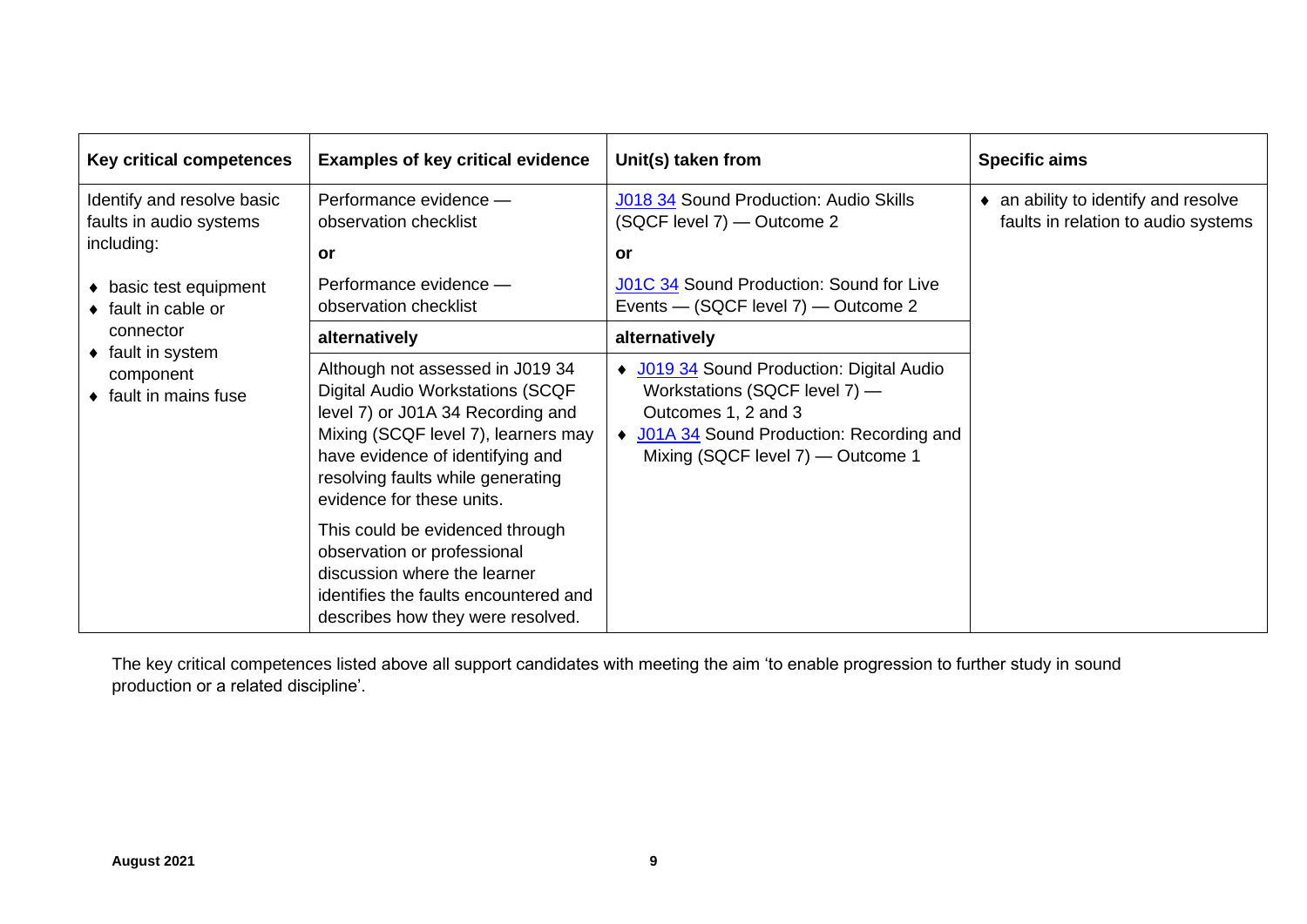To demonstrate the aim 'to develop competencies in a range of specialised areas in line with preferred career aims', candidates must demonstrate competence in **two** other areas by providing key evidence from other units from the HNC Sound Production framework. The list of competences and evidence below is not exhaustive and can be substituted with evidence from other optional units that demonstrate competency in a range of associated areas. This will be dependent on the optional units that centres have delivered.

| Competence(s)                                                    | <b>Examples of critical evidence</b>                                                                                                                                      | Unit(s) taken from                                                                                    |
|------------------------------------------------------------------|---------------------------------------------------------------------------------------------------------------------------------------------------------------------------|-------------------------------------------------------------------------------------------------------|
| Creative audio<br>recording and editing in<br>a specialised area | Product evidence — audio recording and editing appropriately on a<br>minimum of four sources, at least two of which must be live and<br>one of which must be pre-recorded | J0L4 33 Sound Production: Audio for<br>Multimedia (SCQF level 6) - Outcome 1                          |
|                                                                  | or                                                                                                                                                                        |                                                                                                       |
|                                                                  | Product evidence — prepare audio for use within a visual<br>sequence                                                                                                      | H <sub>1</sub> M <sub>3</sub> 34 Audio Post Production: An<br>Introduction (SCQF level 7) — Outcome 2 |
|                                                                  | or                                                                                                                                                                        |                                                                                                       |
|                                                                  | Product evidence - create appropriate audio for use within a<br>multimedia context                                                                                        | JOL6 34 Sound Production: Audio for<br>Multimedia (SCQF level 7) — Outcome 3                          |
|                                                                  | or                                                                                                                                                                        |                                                                                                       |
|                                                                  | Apply audio editing skills in the context of a re-mix                                                                                                                     | JOL7 34 Sound Production: Creative Music<br>Re-mixing (SCQF level 7) — Outcome 2                      |
|                                                                  | or                                                                                                                                                                        |                                                                                                       |
|                                                                  | Prepare audio assets for use within a game environment; audio<br>acquisition and audio editing                                                                            | JOL8 34 Sound Production: Game Audio<br>(SCQF level 7) - Outcome 1                                    |
|                                                                  | or                                                                                                                                                                        |                                                                                                       |
|                                                                  | Product evidence                                                                                                                                                          | JOLB 34 Sound Production: Synthesis and<br>Sampling (SCQF level 7) — Outcome 2                        |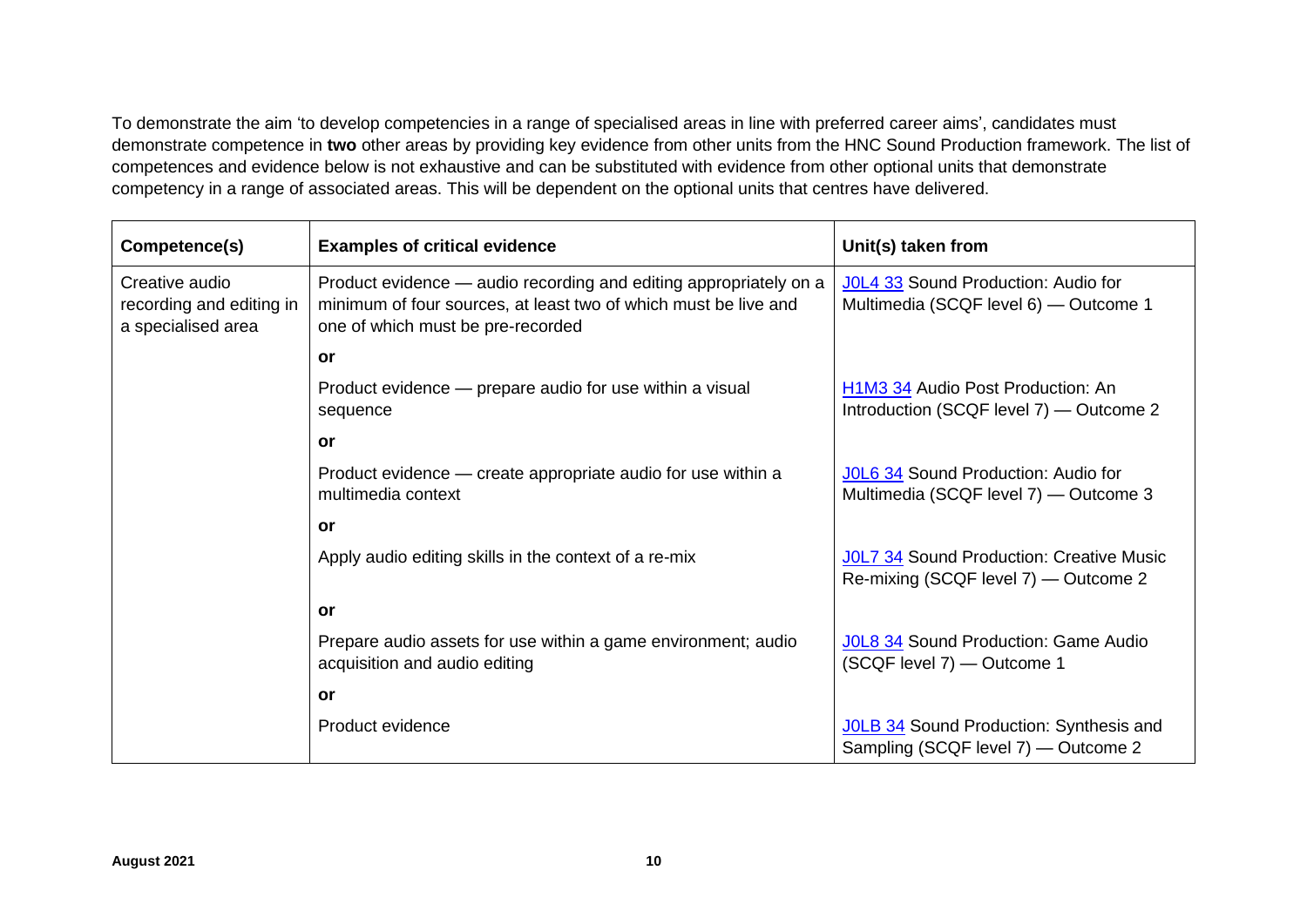| Competence(s)                           | <b>Examples of critical evidence</b>                                                                                                                                                 | Unit(s) taken from                                                               |
|-----------------------------------------|--------------------------------------------------------------------------------------------------------------------------------------------------------------------------------------|----------------------------------------------------------------------------------|
| Perform specialised<br>audio file       | Product evidence — effectively save audio in an appropriate<br>delivery format for use within a multimedia artefact                                                                  | J0L4 33 Sound Production: Audio for<br>Multimedia (SCQF level 6) — Outcome 2     |
| management                              | or                                                                                                                                                                                   |                                                                                  |
|                                         | Performance evidence — organise all audio files effectively with a<br>consistent naming convention                                                                                   | JOL6 34 Sound Production: Audio for<br>Multimedia (SCQF level 7) — Outcome 3     |
|                                         | or                                                                                                                                                                                   |                                                                                  |
|                                         | Performance and product evidence — maintain consistent file<br>management using appropriate file naming conventions and<br>implement audio assets within a prepared game environment | JOL8 34 Sound Production: Game Audio<br>(SCQF level 7) - Outcomes 1 and 2        |
|                                         | or                                                                                                                                                                                   |                                                                                  |
|                                         | Product evidence                                                                                                                                                                     | JOLB 34 Sound Production: Synthesis and<br>Sampling (SCQF level 7) - Outcome 1   |
| Ability to appropriately<br>investigate | Product evidence — investigate the use of audio within multimedia<br>contexts                                                                                                        | J0L6 34 Sound Production: Audio for<br>Multimedia (SCQF level 7) — Outcome 1     |
|                                         | or                                                                                                                                                                                   |                                                                                  |
|                                         | Product evidence - investigate the development of the re-mix                                                                                                                         | JOL7 34 Sound Production: Creative Music<br>Re-mixing (SCQF level 7) — Outcome 1 |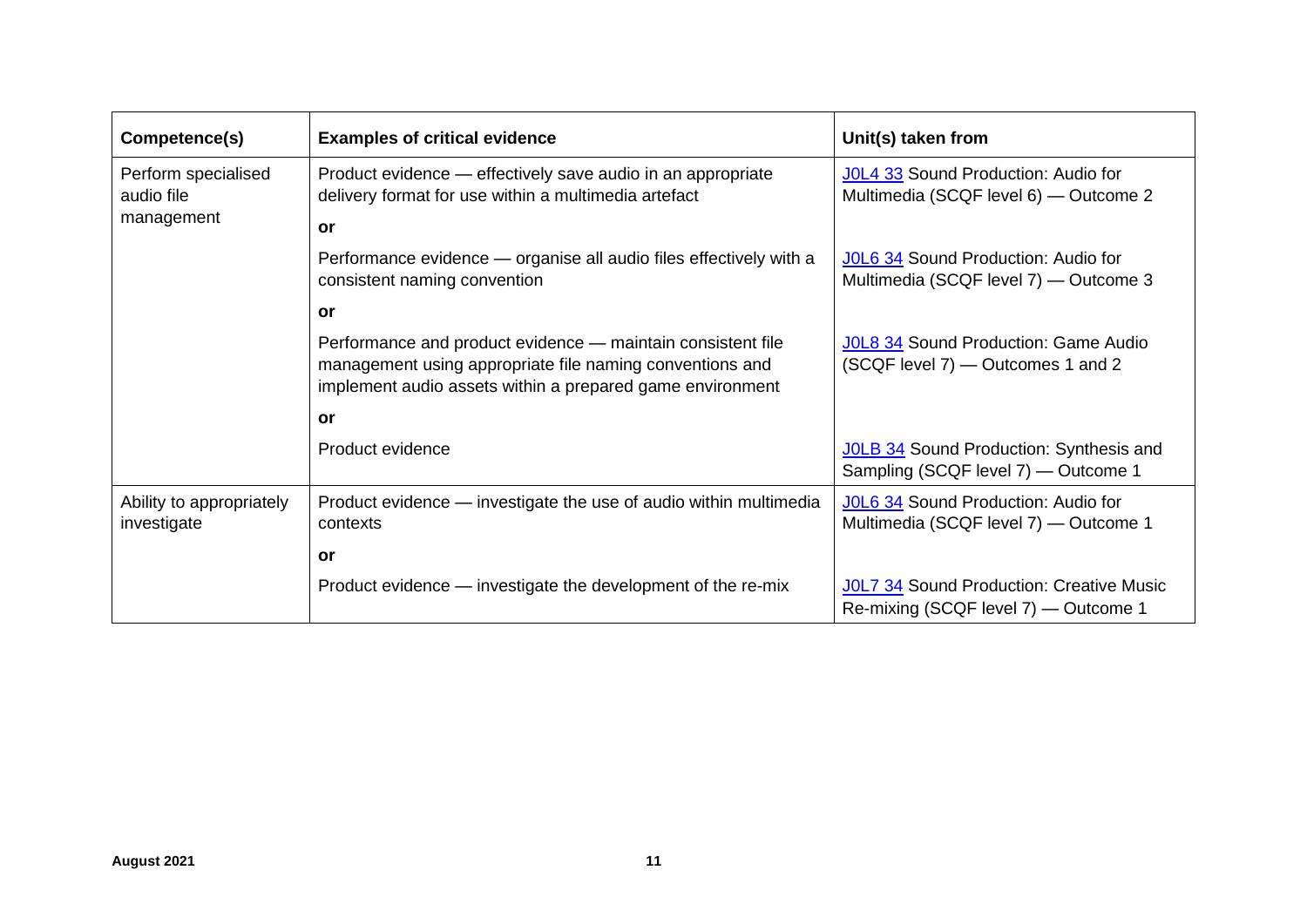| Competence(s)                                           | <b>Examples of critical evidence</b>                                                                                                                                                                                                                                                                                                                                 | Unit(s) taken from                                                                                                                                        |
|---------------------------------------------------------|----------------------------------------------------------------------------------------------------------------------------------------------------------------------------------------------------------------------------------------------------------------------------------------------------------------------------------------------------------------------|-----------------------------------------------------------------------------------------------------------------------------------------------------------|
| Ability to specifically<br>plan                         | Product evidence - produce a sound map for a visual sequence<br><b>or</b>                                                                                                                                                                                                                                                                                            | H1M3 34 Audio Post Production: An<br>Introduction - Outcome 1                                                                                             |
|                                                         | Product evidence - plan the use of audio within multimedia<br>contexts                                                                                                                                                                                                                                                                                               | J0L6 34 Sound Production: Audio for<br>Multimedia (SCQF level 7) - Outcome 2                                                                              |
|                                                         | or                                                                                                                                                                                                                                                                                                                                                                   |                                                                                                                                                           |
|                                                         | Product evidence - a plan which includes:<br>• a summary of the multimedia artefact<br>• identification of required sources of audio<br>methods of capture for sources of audio and equipment<br>required<br>proposed edits to captured audio<br>proposed effect processing of captured audio<br>or<br>Plan a studio recording session in response to a client brief | J0L4 33 Sound Production: Audio for<br>Multimedia (SCQF level 6) - Outcome 1<br>JOLA 34 Sound Production: Recording<br>Project (SCQF level 7) - Outcome 1 |
| Performing MIDI                                         | Performance evidence - matching pitch and timing of MIDI within                                                                                                                                                                                                                                                                                                      | <b>JOL7 34 Sound Production: Creative Music</b>                                                                                                           |
| implementation                                          | a musical piece                                                                                                                                                                                                                                                                                                                                                      | Re-mixing (SCQF level 7) - Outcome 2                                                                                                                      |
| Perform creative<br>processing in recording<br>contexts | Performance evidence - apply genre-specific production<br>techniques in the context of a re-mix<br>or                                                                                                                                                                                                                                                                | <b>JOL7 34 Sound Production: Creative Music</b><br>Re-mixing (SCQF level 7) — Outcome 3                                                                   |
|                                                         | Performance evidence — apply audio effects appropriately where<br>required                                                                                                                                                                                                                                                                                           | JOL8 34 Sound Production: Game Audio<br>(SCQF level 7) — Outcome 1                                                                                        |